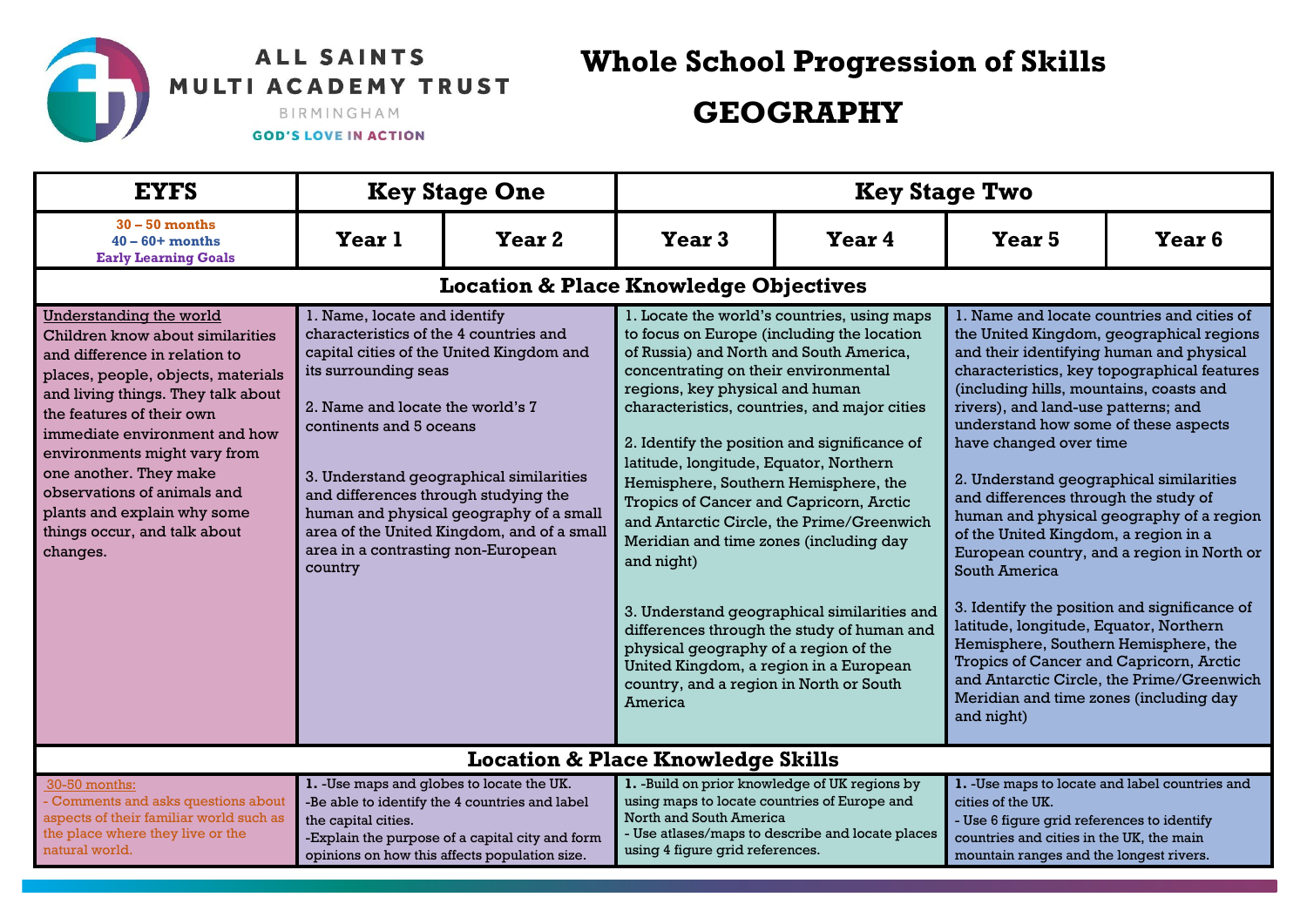| -Use simple compass directions (North, South,<br>- Study maps to make assumptions about the<br>- Locate and label rivers and mountains on                                           |                                                   |
|-------------------------------------------------------------------------------------------------------------------------------------------------------------------------------------|---------------------------------------------------|
|                                                                                                                                                                                     |                                                   |
| different areas of Europe or America e.g. using<br>East and West) to describe the location of<br>maps of the UK.<br>40-60+ months:<br>map keys to identify mountainous areas, urban |                                                   |
| - Focus on key areas of the UK and identify<br>features on a map.<br>areas.                                                                                                         |                                                   |
| - Looks closely at similarities,<br>- Identify hilliest areas and flattest areas as well                                                                                            | human (land use, population density etc) and      |
| patterns and change.<br>2. -Use maps and a globe to identify the<br>physical characteristics (rainfall, vegetation<br>as decide which rivers they think are the largest.            |                                                   |
| continents and oceans and understand that<br>etc). How it has changed. How has the land<br>-Study some pictures of different parts of Europe                                        |                                                   |
| changed? What made it change?<br>both a map and a globe show the same thing.<br>or America (e.g. top of a mountain, on the banks                                                    |                                                   |
| -Locate the continents on a map.<br>of a river, on a farm. Make reasoned judgements                                                                                                 |                                                   |
| about where the pictures are taken and defend                                                                                                                                       | 2. -Look at maps, pictures and other sources to   |
| 3. -Study pictures/videos of two differing<br>e.g. a mountain top may be in France because                                                                                          | identify similarities and differences between a   |
| localities, one in the UK and one in a<br>UK region and a region in a North or South<br>there is a large mountain range there.                                                      |                                                   |
| America.<br>contrasting non-European country, and ask<br>- Match key landmarks to the country and make                                                                              |                                                   |
| geographical questions e.g. What is it like to<br>suggestions as to how landmarks affect a                                                                                          | - Identify main trade and economy in a chosen     |
| live in this place? How is this place different to<br>country (tourism, economy etc) e.g Eiffel tower                                                                               | North or South American region and compare to     |
| in Paris generates a lot of revenue through<br>where I live? How is the weather different?<br>region of the UK.                                                                     |                                                   |
| tourism. Relate to UK landmarks.<br>-How are lifestyles different?                                                                                                                  | - Study maps of the North or South America to     |
| - Use the language of 'north', 'south', 'east',<br>-Study pictures of the localities in the past and                                                                                | identify environmental regions. Compare and       |
| 'west' to relate countries to each other.<br>in the present and ask 'How has it changed?'<br>contrast these regions.                                                                |                                                   |
| -Express own views about a place, people and<br>- Locate the key physical and human                                                                                                 |                                                   |
| 2. - Using maps, locate the Equator, the Tropics<br>environment. Give detailed reasons to support                                                                                   | characteristics in your chosen region. Relate     |
| of Cancer and Capricorn. Consider the                                                                                                                                               |                                                   |
| own likes, dislikes and preferences.<br>these features to the locality e.g. population<br>countries and climates that surround these lines                                          |                                                   |
| and discuss the relationships between these and                                                                                                                                     | sizes near tourist landmarks/rivers, transport    |
| links to mountains.<br>the countries.                                                                                                                                               |                                                   |
| - Reflect on the importance and value of the<br>- Critically study photographs - do they think                                                                                      |                                                   |
| tourism industry in your chosen areas.<br>these were taken close to the Equator or further                                                                                          |                                                   |
| away.                                                                                                                                                                               |                                                   |
| - Identify the different hemispheres on a map.<br>3. -Locate the Equator on a map, atlas and                                                                                        |                                                   |
| - Use the compass points N, NE, E, SE, S, SW, W,                                                                                                                                    | globe and draw conclusions about the climates     |
| NW to direct and locate using a compass.                                                                                                                                            | of countries on the Equator and on the tropics.   |
| - Locate and label different countries/continents                                                                                                                                   | - Use maps to identify longitude and latitude.    |
| in the Northern and Southern hemisphere.                                                                                                                                            | - Understand the Greenwich Meridian line and      |
| - Raise questions about the different                                                                                                                                               | how it terminates at the North and South poles.   |
| hemispheres and make predictions on how they<br>- Explain how the Greenwich Meridian line<br>think life will be different in the two                                                |                                                   |
| affects time zones around the world.                                                                                                                                                |                                                   |
| hemispheres.<br>- Understand where the Arctic and Antarctic                                                                                                                         |                                                   |
| 3. -Look at maps, pictures and other sources to                                                                                                                                     | circle is and identify countries that are located |
| here.<br>identify similarities and differences between a                                                                                                                            |                                                   |
| UK region and a region in a European country.                                                                                                                                       |                                                   |
|                                                                                                                                                                                     |                                                   |
| Compare physical and human features, draw                                                                                                                                           |                                                   |
| conclusions, pose questions and use prior                                                                                                                                           |                                                   |
| knowledge of map reading.                                                                                                                                                           |                                                   |
| - Identify main trade and economy in a chosen                                                                                                                                       |                                                   |
| European region and compare to region of the                                                                                                                                        |                                                   |
| UK.                                                                                                                                                                                 |                                                   |
| - Look at settlements and their locations.                                                                                                                                          |                                                   |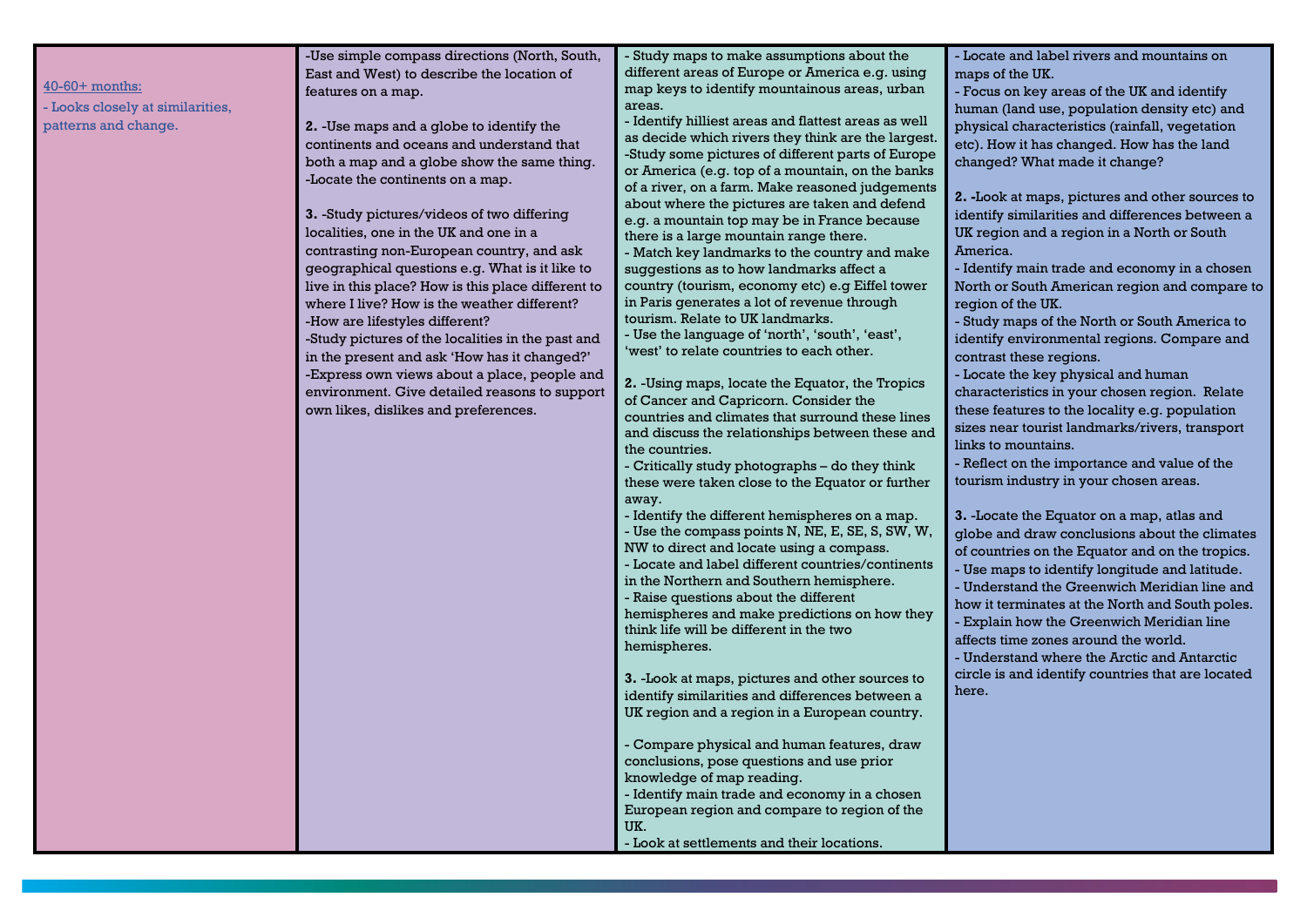|                                                                                                                                                                                                                                                                                                                                                                                                                                                                                                                                                                                                                           |                                                                                                                                                                                                                                                                                                                                                                                                                                                                                                                                                                                                                                                                                                                                                                                                                                                                                                         | - Analyse evidence and draw conclusions e.g.<br>make comparisons between locations using<br>photos/pictures, temperatures in different<br>locations and population numbers.                                                                                                                                                                                                                                                                                                                                                                                                                                                                                                                                                                                                                                                                                                                               |                                                                                                                                                                                                                                                                                                                                                                                                                                                                                                                                                                                                                                                                                                                                                                                                                                         |  |  |  |  |
|---------------------------------------------------------------------------------------------------------------------------------------------------------------------------------------------------------------------------------------------------------------------------------------------------------------------------------------------------------------------------------------------------------------------------------------------------------------------------------------------------------------------------------------------------------------------------------------------------------------------------|---------------------------------------------------------------------------------------------------------------------------------------------------------------------------------------------------------------------------------------------------------------------------------------------------------------------------------------------------------------------------------------------------------------------------------------------------------------------------------------------------------------------------------------------------------------------------------------------------------------------------------------------------------------------------------------------------------------------------------------------------------------------------------------------------------------------------------------------------------------------------------------------------------|-----------------------------------------------------------------------------------------------------------------------------------------------------------------------------------------------------------------------------------------------------------------------------------------------------------------------------------------------------------------------------------------------------------------------------------------------------------------------------------------------------------------------------------------------------------------------------------------------------------------------------------------------------------------------------------------------------------------------------------------------------------------------------------------------------------------------------------------------------------------------------------------------------------|-----------------------------------------------------------------------------------------------------------------------------------------------------------------------------------------------------------------------------------------------------------------------------------------------------------------------------------------------------------------------------------------------------------------------------------------------------------------------------------------------------------------------------------------------------------------------------------------------------------------------------------------------------------------------------------------------------------------------------------------------------------------------------------------------------------------------------------------|--|--|--|--|
|                                                                                                                                                                                                                                                                                                                                                                                                                                                                                                                                                                                                                           | <b>Human &amp; Physical Geography Objectives</b>                                                                                                                                                                                                                                                                                                                                                                                                                                                                                                                                                                                                                                                                                                                                                                                                                                                        |                                                                                                                                                                                                                                                                                                                                                                                                                                                                                                                                                                                                                                                                                                                                                                                                                                                                                                           |                                                                                                                                                                                                                                                                                                                                                                                                                                                                                                                                                                                                                                                                                                                                                                                                                                         |  |  |  |  |
| Understanding the world<br>Children know about similarities<br>and difference in relation to<br>places, people, objects, materials<br>and living things. They talk about<br>the features of their own<br>immediate environment and how<br>environments might vary from<br>one another. They make<br>observations of animals and<br>plants and explain why some<br>things occur, and talk about<br>changes.                                                                                                                                                                                                                | 1. Identify seasonal and daily weather<br>patterns in the United Kingdom and the<br>location of hot and cold areas of the world<br>in relation to the Equator and the North<br>and South Poles<br>2. Use basic geographical vocabulary to<br>refer to:<br>i.key physical features, including: beach,<br>cliff, coast, forest, hill, mountain, sea,<br>ocean, river, soil, valley, vegetation,<br>season and weather<br>ii.key human features, including: city,<br>town, village, factory, farm, house, office,<br>port, harbour and shop.                                                                                                                                                                                                                                                                                                                                                               | 1. Describe and understand key aspects of<br>physical geography, including: climate<br>zones, biomes and vegetation belts, rivers,<br>mountains, volcanoes and earthquakes, and<br>the water cycle                                                                                                                                                                                                                                                                                                                                                                                                                                                                                                                                                                                                                                                                                                        | 1. Describe and understand key aspects of<br>human geography, including: types of<br>settlement and land use, economic activity<br>including trade links, and the distribution<br>of natural resources including energy,<br>food, minerals and water                                                                                                                                                                                                                                                                                                                                                                                                                                                                                                                                                                                    |  |  |  |  |
|                                                                                                                                                                                                                                                                                                                                                                                                                                                                                                                                                                                                                           |                                                                                                                                                                                                                                                                                                                                                                                                                                                                                                                                                                                                                                                                                                                                                                                                                                                                                                         | <b>Human &amp; Physical Geographical Skills</b>                                                                                                                                                                                                                                                                                                                                                                                                                                                                                                                                                                                                                                                                                                                                                                                                                                                           |                                                                                                                                                                                                                                                                                                                                                                                                                                                                                                                                                                                                                                                                                                                                                                                                                                         |  |  |  |  |
| 30-50 months:<br>Comments and asks questions about<br>aspects of their familiar world such as<br>the place where they live or the<br>natural world.<br>-Can talk about some of the things<br>they have observed such as plants,<br>animals, natural and found objects.<br>-Talk about why things happen and<br>how they work.<br>-Show an interest in different<br>occupations and ways of life.<br>-Develop an understanding of growth,<br>decay and changes over time.<br>-Show care and concern for living<br>things and the environment.<br>40-60+ months:<br>-Looks closely at similarities, patterns<br>and change. | 1. - Ask questions about the weather and<br>seasons.<br>-Observe and record e.g. draw pictures of the<br>weather at different times of the year or keep a<br>record of how many times it rains in a week in<br>the winter and a week in the summer.<br>-Express opinions about the seasons and relate<br>the changes to changes in clothing and<br>activities e.g. winter $=$ coat, summer $=$ t-shirts.<br>-Use both maps and globes, identify the<br>coldest places in the world - The North and<br>South pole.<br>-Make predictions about where the hottest<br>places in the world are?<br>-Children to identify the equator and locate the<br>places on the Equator which are the hottest.<br>2. -Use basic geographical vocab to refer to<br>key physical features, including: beach, cliff,<br>coast, forest, hill, mountain, sea, ocean, river,<br>soil, valley, vegetation, season and weather. | 1.-Use and explain the term 'Climate zone.'<br>-Identify the different climate zones as well as<br>identifying them using maps.<br>-Understand what affects climate.<br>-Compare the climate zones of the UK and relate<br>this knowledge to the weather in the local area.<br>-Discover the cause of Global warming and be<br>able to research its implications and<br>consequences of Global warming on the future.<br>-Understand the term biome and the main types,<br>which are: Tundra, Desert, Grassland and<br><b>Tropical Rainforest.</b><br>- Be able to locate areas of biomes on a world<br>map .e.g. Antarctica and the Amazon Rainforest.<br>-Locate mountain ranges, rivers and oceans on a<br>world map.<br>-Consider how the location of these<br>geographical features has shaped life e.g. big<br>cities near rivers?<br>-Understand how geographical features are<br>marked on a map. | 1.-Identify trade links around the world based<br>on a few chosen items e.g. coffee, chocolate,<br>bananas.<br>-Discover where food comes from.<br>-Discuss and debate fair trade.<br>-Investigate the facts and join in a reasoned<br>discussion.<br>-Generate solutions and promote ethically<br>sound trade.<br>-Understand what import and export trade is.<br>-Identify countries which trade with one<br>another.<br>-Understand why its important to import from<br>elsewhere.<br>-Using a chosen case study of a given area, (e.g<br>-Roman settlements, Viking settlements, the<br>Victorian times etc) explain where<br>settlements were located and why, what<br>settlements were like, how the land was used<br>and how land use has changed over time.<br>-Look at transport links and how they have<br>changed over time. |  |  |  |  |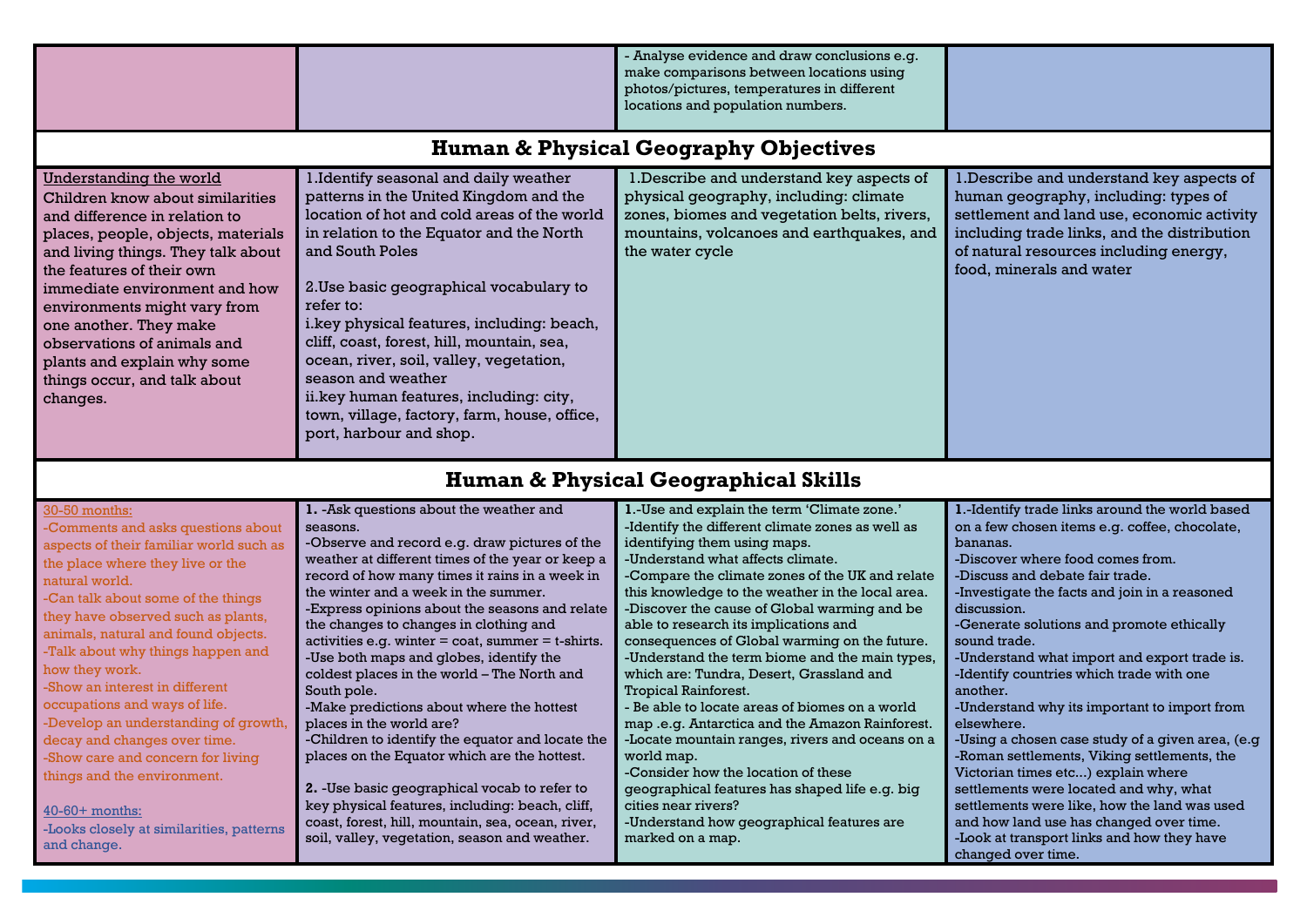|                                                                                                                                                                                                                                                                                                                                                                                                                                                                                                                                                                                     | -Use basic geographical vocab to refer to key<br>human features, including: city, town, village,<br>factory, farm, house, office, port, harbour and<br>shop.<br>-Be able to verbalise and write about<br>similarities and differences between the<br>human and physical features                                                                                                                                                                                                                                                                                                                                                                                                                                                                        | -Use the language of rivers: erosion, deposition<br>and transportation.<br>-Explain the process of rivers and the water<br>cycle.<br>-Locate places in the world where volcanoes<br>occur.<br>-Understand the cause of volcanoes and the<br>processes that occur before they erupt.<br>-Describe the stages of a volcanic eruption.<br>-Discuss how volcanoes affect human life.<br>-Describe and explain the processes that cause<br>earthquakes.<br>-Draw conclusions about the impact of natural<br>disasters.                                         | -Identify main economies in the immediate<br>area. Compare with trade in the past.<br>Understand how and why it has changed.                                                                                                                                                                                                                                                                                                                                                                                                                              |
|-------------------------------------------------------------------------------------------------------------------------------------------------------------------------------------------------------------------------------------------------------------------------------------------------------------------------------------------------------------------------------------------------------------------------------------------------------------------------------------------------------------------------------------------------------------------------------------|---------------------------------------------------------------------------------------------------------------------------------------------------------------------------------------------------------------------------------------------------------------------------------------------------------------------------------------------------------------------------------------------------------------------------------------------------------------------------------------------------------------------------------------------------------------------------------------------------------------------------------------------------------------------------------------------------------------------------------------------------------|-----------------------------------------------------------------------------------------------------------------------------------------------------------------------------------------------------------------------------------------------------------------------------------------------------------------------------------------------------------------------------------------------------------------------------------------------------------------------------------------------------------------------------------------------------------|-----------------------------------------------------------------------------------------------------------------------------------------------------------------------------------------------------------------------------------------------------------------------------------------------------------------------------------------------------------------------------------------------------------------------------------------------------------------------------------------------------------------------------------------------------------|
|                                                                                                                                                                                                                                                                                                                                                                                                                                                                                                                                                                                     |                                                                                                                                                                                                                                                                                                                                                                                                                                                                                                                                                                                                                                                                                                                                                         | <b>Geographical Skills &amp; Fieldwork Objectives</b>                                                                                                                                                                                                                                                                                                                                                                                                                                                                                                     |                                                                                                                                                                                                                                                                                                                                                                                                                                                                                                                                                           |
| <b>Understanding the world</b><br>Children know about similarities<br>and difference in relation to<br>places, people, objects, materials<br>and living things. They talk about<br>the features of their own<br>immediate environment and how<br>environments might vary from<br>one another. They make<br>observations of animals and<br>plants and explain why some<br>things occur, and talk about<br>changes.<br>Children recognise that a range of<br>technology is used in places such<br>as homes and schools. They select<br>and use technology for particular<br>purposes. | 1. Use aerial photographs and plan<br>perspectives to recognise landmarks and<br>basic human and physical features; devise<br>a simple map; and use and construct basic<br>symbols in a key<br>2. Use simple fieldwork and observational<br>skills to study the geography of their<br>school and its grounds and the key human<br>and physical features of its surrounding<br>environment<br>3. Use world maps, atlases and globes to<br>identify the United Kingdom and its<br>countries, as well as the countries,<br>continents and oceans studied at this key<br>stage<br>4. Use simple compass directions (North,<br>South, East and West) and locational and<br>directional language to describe the<br>location of features and routes on a map. | 1. Use maps, atlases, globes and<br>digital/computer mapping to locate<br>countries and describe features studied<br>2. Use the 8 points of a compass, 4 and 6-<br>figure grid references, symbols and key<br>(including the use of Ordnance Survey<br>maps) to build their knowledge of the<br>United Kingdom and the wider world<br>3. Use fieldwork to observe, measure,<br>record and present the human and physical<br>features in the local area using a range of<br>methods, including sketch maps, plans and<br>graphs, and digital technologies. | 1. Use maps, atlases, globes and<br>digital/computer mapping to locate<br>countries and describe features studied<br>2. Use the 8 points of a compass, 4 and 6-<br>figure grid references, symbols and key<br>(including the use of Ordnance Survey<br>maps) to build their knowledge of the<br>United Kingdom and the wider world<br>3. Use fieldwork to observe, measure,<br>record and present the human and<br>physical features in the local area using a<br>range of methods, including sketch maps,<br>plans and graphs, and digital technologies. |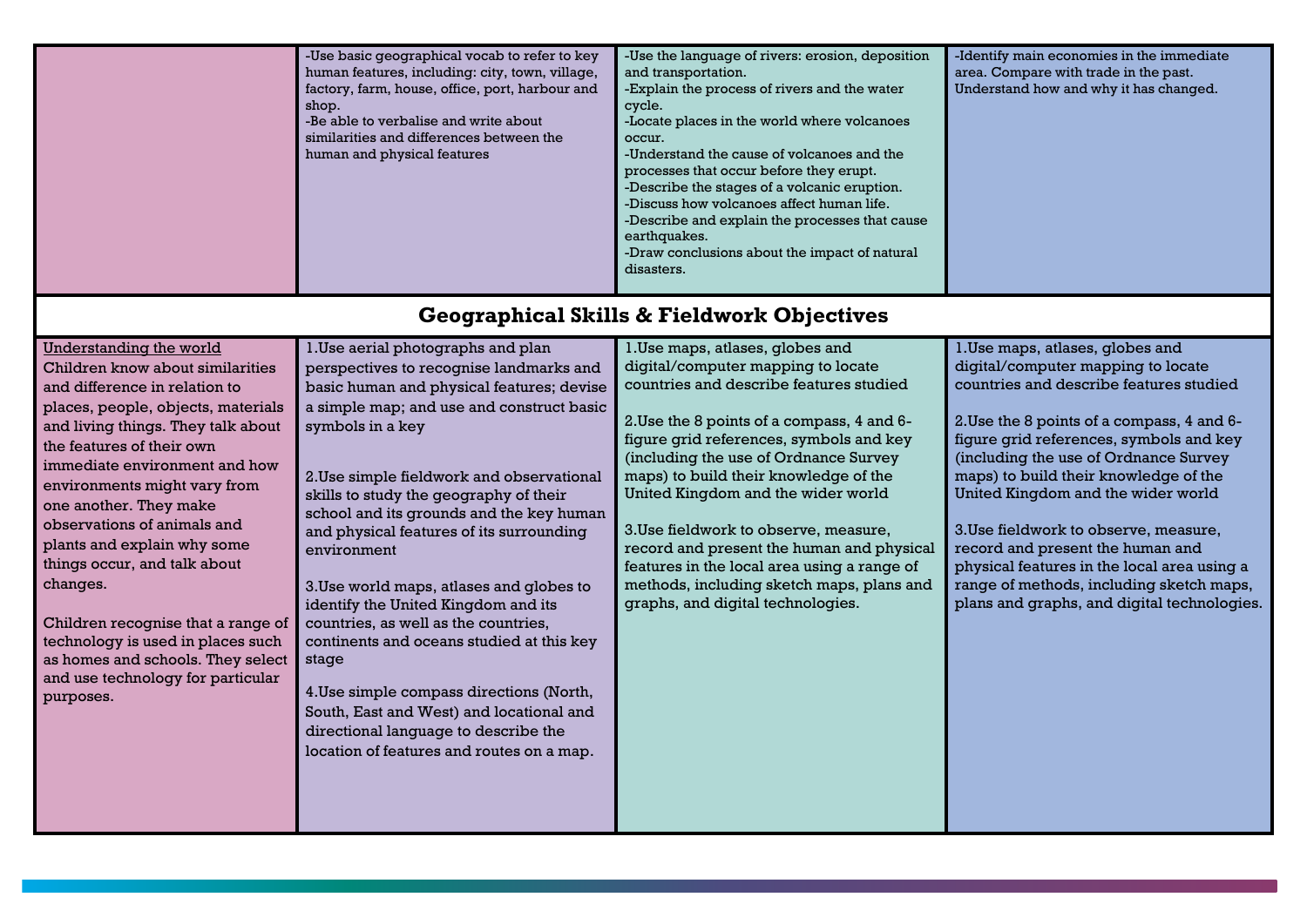| <b>Geographical Skills &amp; Fieldwork Skills</b> |  |  |  |
|---------------------------------------------------|--|--|--|
|---------------------------------------------------|--|--|--|

| 30-50 months:                             | 1. - Use aerial photographs and plan                                                  | 1.- Identify features on an aerial photograph,               | 1.-Compare maps with aerial photographs                                                |
|-------------------------------------------|---------------------------------------------------------------------------------------|--------------------------------------------------------------|----------------------------------------------------------------------------------------|
| Comments and asks questions about         | perspectives to recognise landmarks and                                               | digital or computer map                                      | -Select a map for a specific purpose                                                   |
| aspects of their familiar world such as   | basic human and physical features                                                     | -Name & locate the counties and cities of the UK             | -Use atlases to find out data about other places                                       |
| the place where they live or the          | -Draw or make a map of real or imaginary                                              | -Name and locate countries in Europe (including              | -Use latitude and longitudinal lines.                                                  |
| natural world.                            | places (e.g. add detail to a sketch map from                                          | Russia) and their capitals cities                            | -Find and recognise places on maps of different                                        |
| - Can talk about some of the things       | aerial photograph)                                                                    | -Begin to match boundaries (e.g. find same                   | scales                                                                                 |
| they have observed such as plants,        | -Add labels onto a sketch map, map or                                                 | boundary of a country on different scale maps)               | -Locate the world's countries on a variety of                                          |
| animals, natural and found objects.       | photograph of features.                                                               | -Locate the UK on a variety of different scale               | maps, including the areas studied throughout                                           |
| - Talk about why things happen and        | -Use and construct basic symbols in a key.                                            | maps                                                         | the Key Stages                                                                         |
| how they work.                            | -Follow a route on a map.                                                             |                                                              | 2.-Use 8 figure compass and 6 figure grid                                              |
| - Develop an understanding of             |                                                                                       | 2. -Begin to use 8 figure compass and four figure            |                                                                                        |
| growth, decay and changes over            | 2.- Carry out a small survey of the local<br>area/school                              | grid references to identify features on a map.               | reference accurately                                                                   |
| time.                                     |                                                                                       | -Locate places using a range of maps including               | -Follow a short route on a OS map                                                      |
|                                           | -Ask and respond to basic geographical<br>questions e.g. How many bus stops are there | OS & digital<br>-Recognise and use OS map symbols, including | -Describe the features shown on an OS map<br>-Begin to use and recognise atlas symbols |
| - Show care and concern for living        | close to school?                                                                      | completion of a key and understanding why it is              | -Use and recognise OS map symbols regularly                                            |
| things and the environment.               | How many shops are there close to school?                                             | important                                                    |                                                                                        |
| - Shows an interest in technical toys     | -Use basic observational skills                                                       | -Follow a route on a large scale map.                        | 3.- For a chosen field project in the local area,                                      |
| with knobs or pulleys, or real objects    | -Use a pro-forma to collect data e.g. tally                                           |                                                              | (e.g. traffic survey, such as, parking problems,                                       |
| such as cameras or mobile phones.         | survey                                                                                | 3.-Ask geographical questions about the local                | varying needs of different high street users,                                          |
|                                           | -Recognise a photo or a video as a record of                                          | area e.g. How is land used around the School?                | traffic flow at different times of the day) select                                     |
| 40-60+ months:                            | what has been seen or heard                                                           | How busy is the traffic in the surrounding areas?            | appropriate methods for data collection.                                               |
| - Looks closely at similarities, patterns | -Use a camera in the field to help to record                                          | -Be able to record and present findings.                     | -Use graphs to display collected data.                                                 |
| and change.                               | what is seen                                                                          | -Draw an annotated sketch from observation                   | -Evaluate the quality of data collected and                                            |
| - Uses ICT hardware to interact with      |                                                                                       | including descriptive / explanatory labels and               | suggest improvements.                                                                  |
| age-appropriate software.                 | 3.- Use maps to locate the four countries and                                         | indicating direction                                         | -Use sketches as evidence in an investigation.                                         |
|                                           | capital cities of UK, its surrounding seas and                                        | -Make a map of a short route experiences, with               | select field sketching from a variety of                                               |
|                                           | position in the world.                                                                | features in current order                                    | techniques                                                                             |
|                                           | -Locate and name on a world map and globe                                             | -Use standard symbols, and understand the                    | -Annotate sketches to describe and explain                                             |
|                                           | the seven continents and five oceans.                                                 | importance of a key.                                         | geographical processes and patterns                                                    |
|                                           | -Locate on a globe and world map the hot and                                          | -Select views to photograph                                  | -Evaluate their sketch against set criteria and                                        |
|                                           | cold areas of the world including the Equator                                         | -Add titles and labels giving date and location              | improve it                                                                             |
|                                           | and the North and South Poles.                                                        | information                                                  | -Make a judgement about the best angle or                                              |
|                                           |                                                                                       | -Consider how photo's provide useful evidence                | viewpoint when taking an image or completing                                           |
|                                           | 4. - Use simple compass directions (North,                                            | use a camera independently                                   | a sketch                                                                               |
|                                           | South, East and West) and locational and                                              | -Locate position of a photo on a map                         | -Use photographic evidence in their                                                    |
|                                           | directional language to describe the location                                         |                                                              | investigations                                                                         |
|                                           | of features and routes on a map                                                       |                                                              | -Evaluate the usefulness of the images                                                 |
|                                           |                                                                                       |                                                              |                                                                                        |